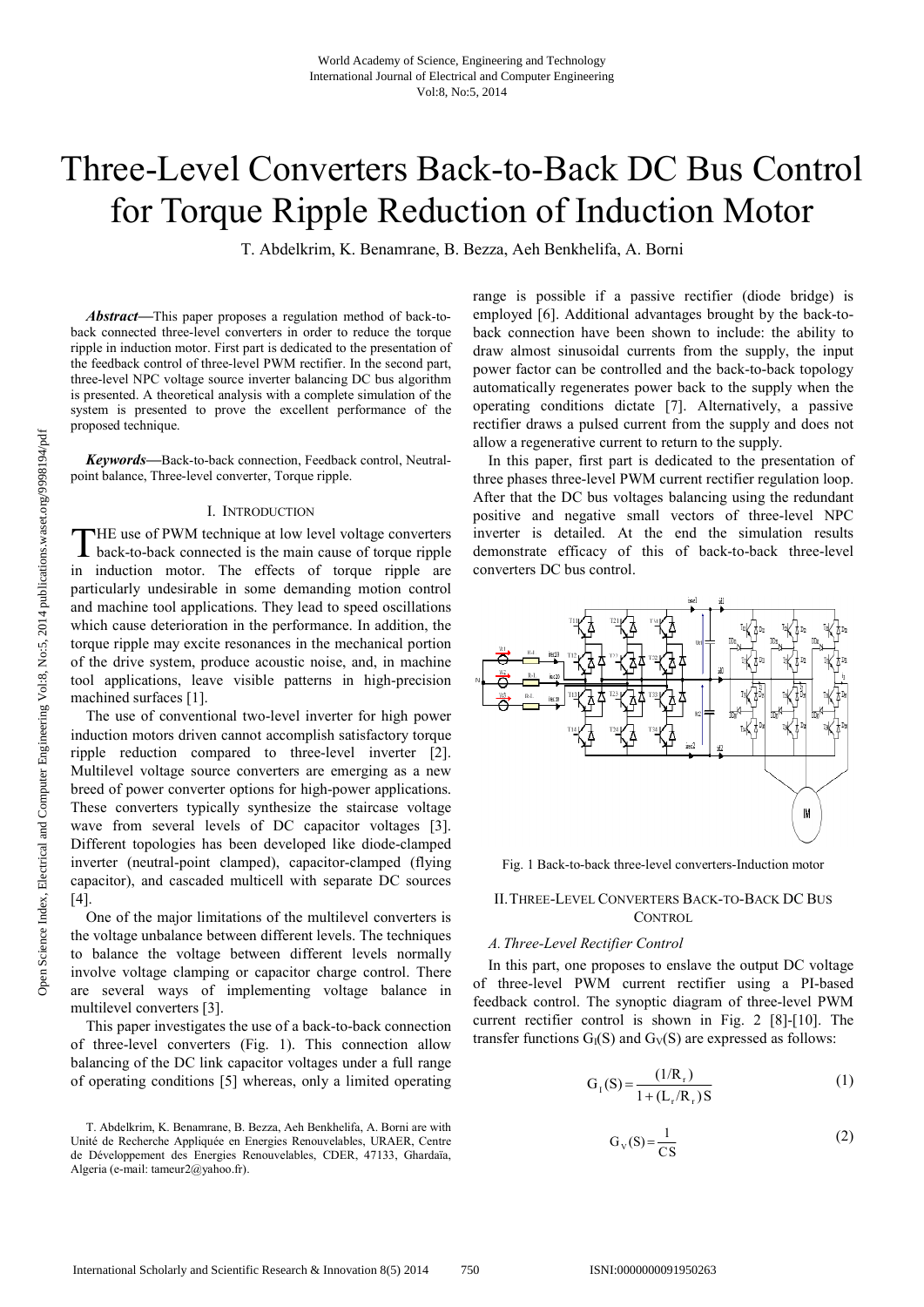

Fig. 2 Synoptic diagram of three-level PWM current rectifier control

The modeling of this loop is based on the instantaneous power conservation principle with no loss hypothesis. This loop imposes the root mean square (rms) value of network current.

Input and output powers are:

$$
\begin{cases}\nP_{\text{in}} = \sum_{i=1}^{3} \left( V_{\text{si}} \, i_{\text{reci0}} - R_{r} i_{\text{reci0}}^{2} - \frac{L_{r}}{2} \frac{di_{\text{reci0}}^{2}}{dt} \right) \\
P_{\text{out}} = \sum_{i=1}^{2} \left( U_{\text{ci}} i_{\text{reci}} \right) = 2U_{\text{cm}} \left( i_{\text{c}} + i_{\text{load}} \right)\n\end{cases} \tag{3}
$$

Different quantities  $i_{load}$ ,  $i_c$ ,  $I_{rectm}$  (Fig. 2) are defined as follows:

$$
\begin{cases}\n\text{Irectm} = \frac{\text{irecl} - \text{irec2}}{2} \\
i_{\text{load}} = \frac{\text{id1} - \text{id2}}{2} \\
i_{\text{c}} = \text{Irectm} - i_{\text{load}}\n\end{cases} (4)
$$

Using of the power conservation principle and neglecting of joules loss in the resistor  $R_r$ , and considering a sinusoidal supply network current in phase with corresponding voltage  $V_{si}$ , it can be written:

$$
3V_{si}i_{reci0} = 2U_{cm}(i_c + i_{load})
$$
 (5)

# *B. Three-Level NPC Inverter Control*

In the space vector diagram of three-level inverter (Fig. 3), we can distinguish four types of vectors: large vectors, medium vectors, small vectors and zero vectors [11].

The large vectors are the vectors that all of three legs are connected to either point P or N, except in the case of all the three being connected at the same point. There are six large vectors in the space vector diagram: PNN, PPN, NPN, NPP, NNP and PNP. The medium vectors are the ones that only one phase is connected to point O and other two phases are connected to P and N each other. There are six medium vectors: PON, OPN, NPO, NOP, ONP and PNO. The small vectors are those vectors that have two phases connected at the same point. There are twelve of them: PPO, OON, OPO, NON, OPP, NOO, OOP, NNO, POP, ONO, POO and ONN. The zero vectors are the vectors that have all three phases are connected at the same point. There are three zero vectors: PPP, OOO and NNN.



Fig. 3 Space vector diagram of a three-level inverter

To show the effect of each type of vectors on the neutral point potential, we present the load connections of one example of each type in Fig. 4. It may be easily deduced from Figs. 4 a. and d. that neither zero vectors nor large vectors inject current in the neutral point O. So they do not change the voltage of neutral point.



Fig. 4 Neutral point connections

Fig. 4 b. shows that medium vectors can inject current in the neutral point. Figs. 4 c1. and c2. show two small vectors with two different switching combinations: POO and ONN. These two vectors product the same output voltage, but when the vector POO is applied, the current flows into the neutral point  $(i_{d0} = -i_1)$ , while with the vector ONN, the current flows out (  $i_{d0} = i_1$ ) (Fig. 5).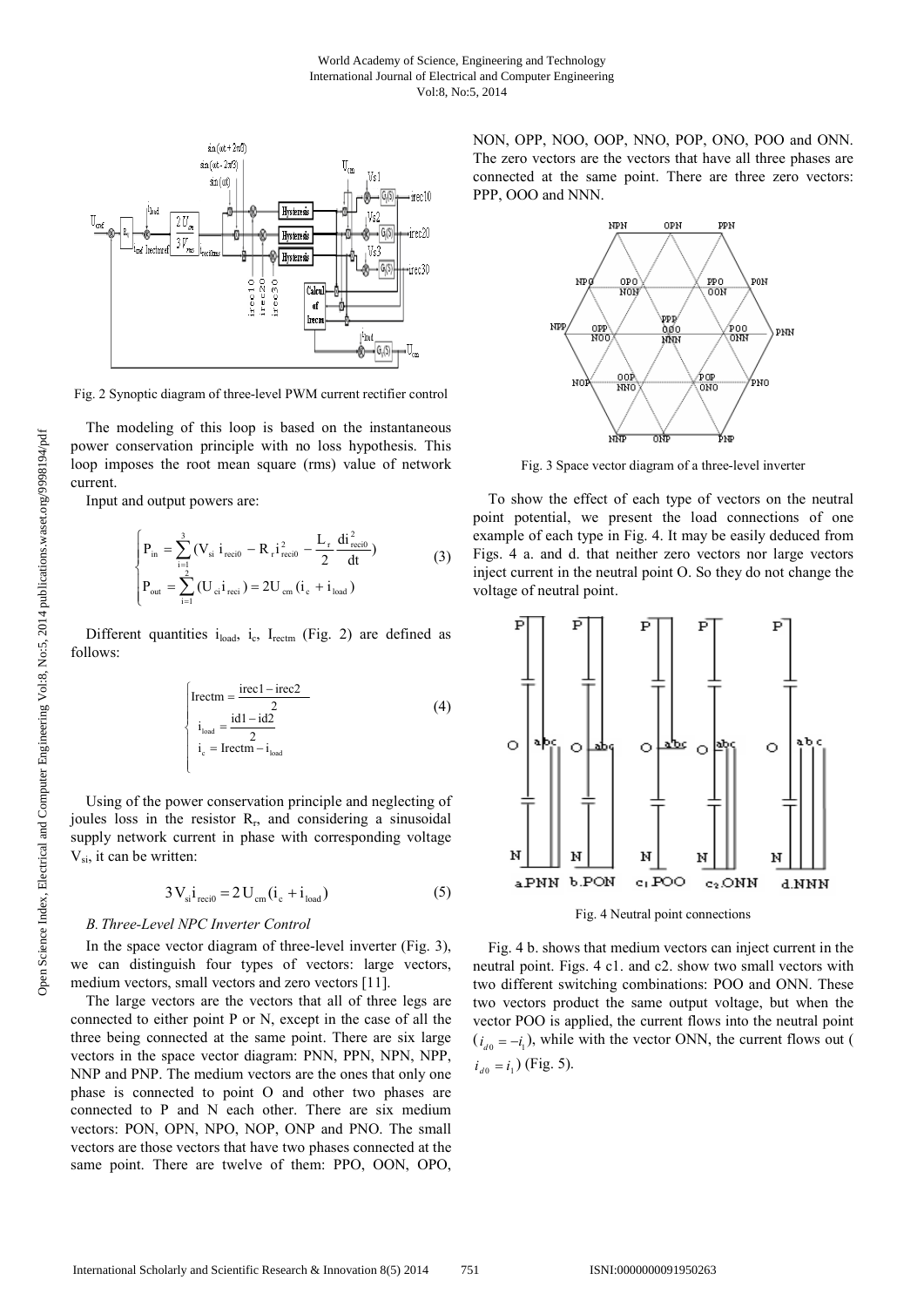

Fig. 5 Three-level NPC voltage source inverter

Table I shows the current injected by all small and medium vectors [12]. As we see, each small redundant vector can inject either positive or negative current. Those small vectors injecting positive phase currents into the neutral point will be called positive vectors (ONN, PPO, NON, OPP, NNO, POP), while those injecting opposite phase currents will be called negatives vectors (POO, OON, OPO, NOO, OOP, ONO).

TABLE I NEUTRAL POINT CURRENT OF DIFFERENT SPACE VECTORS

| 11LU                         |                |                              |          |                   |                |
|------------------------------|----------------|------------------------------|----------|-------------------|----------------|
| Positive<br>Small<br>vectors | $l_{d0}$       | Negative<br>Small<br>vectors | $i_{d0}$ | Medium<br>Vectors | $l_{d0}$       |
| <b>ONN</b>                   | i <sub>1</sub> | POO                          | $-l_1$   | <b>PON</b>        | i <sub>2</sub> |
| <b>PPO</b>                   | $i_3$          | <b>OON</b>                   | $-i_{3}$ | <b>OPN</b>        | i <sub>1</sub> |
| <b>NON</b>                   | i <sub>2</sub> | <b>OPO</b>                   | $-i2$    | <b>NPO</b>        | $i_3$          |
| <b>OPP</b>                   | i <sub>1</sub> | N <sub>O</sub> O             | $-i_1$   | <b>NOP</b>        | i <sub>2</sub> |
| NNO                          | $i_3$          | OOP                          | $-i_{3}$ | <b>ONP</b>        | $i_{1}$        |
| <b>POP</b>                   | $l_{2}$        | <b>ONO</b>                   | $-l2$    | <b>PNO</b>        | $i_{3}$        |

Medium vectors also affect neutral point potential. However, as they are not redundant vectors, this influence will not be controlled, being therefore considered as perturbation for the dc-voltage stabilization [13], [14].

The neutral point potential control is based on the use of both two redundant vectors in each sector, in order to inject positive or negative current in neutral point, depending on the value of the two capacitors voltages and the load current (6).

Table II shows the current injected by the six small vectors. By using this table, one proposes the neutral point potential control algorithm of this converter as indicated by (7)-(9).

$$
\begin{cases}\nc\frac{dU_{c1}}{dt} = I_{rec} - i_{d1} \\
c\frac{dU_{c2}}{dt} = I_{rec} + i_{d2} \\
i_{d0} = -(i_{d1} + i_{d2})\n\end{cases}
$$
\n(6)  
\n
$$
i_{d1} = F11 \cdot F12 \cdot i_1 + F21 \cdot F22 \cdot i_2 + F31 \cdot F32 \cdot i_3
$$
\n
$$
i_{d2} = F13 \cdot F14 \cdot i_1 + F23 \cdot F24 \cdot i_2 + F33 \cdot F34 \cdot i_3
$$

TABLE II

| NEUTRAL POINT CURRENT OF SMALL SPACE VECTORS |                |              |                  |          |  |  |  |
|----------------------------------------------|----------------|--------------|------------------|----------|--|--|--|
| Vectors                                      | Redundancy (a) | $l_{d0}$     | Redundancy (b)   | $l_{d0}$ |  |  |  |
| Vector 1                                     | <b>ONN</b>     | $l_1$        | POO              | $-l_1$   |  |  |  |
| Vector 2                                     | <b>PPO</b>     | $l_3$        | <b>OON</b>       | $-i_{3}$ |  |  |  |
| Vector 3                                     | <b>NON</b>     | $l_2$        | <b>OPO</b>       | $-i2$    |  |  |  |
| Vector 4                                     | <b>OPP</b>     | $i_{1}$      | N <sub>O</sub> O | $-i1$    |  |  |  |
| Vector 5                                     | NNO            | $l_3$        | OOP              | $-i_{3}$ |  |  |  |
| Vector 6                                     | <b>POP</b>     | $l_{\gamma}$ | <b>ONO</b>       | $-l2$    |  |  |  |

For vector 1 and vector 4

| $\int$ $if$ $U_{c1} \ge U_{c2}$ & $i_1 \ge 0$ $\Rightarrow$ redundancy (b)           |     |
|--------------------------------------------------------------------------------------|-----|
| $\begin{vmatrix} if & U_{c1} \ge U_{c2} & \& & i_1 \le 0 \Rightarrow$ redundancy (a) | (7) |
| $\int_{c}^{c}$ if $U_{c1} \leq U_{c2}$ & $i_1 \geq 0$ $\Rightarrow$ redundancy (a)   |     |
| $if U_{c1} \leq U_{c2} \& i_1 \leq 0 \Rightarrow$ redundancy (b)                     |     |

## For vector 2 and vector 5

|  | $\begin{cases} if \quad U_{c1} \ge U_{c2} \quad & \text{if} \quad i_3 \ge 0 \implies \text{redundancy (b)} \end{cases}$                                                                                                          |     |
|--|----------------------------------------------------------------------------------------------------------------------------------------------------------------------------------------------------------------------------------|-----|
|  | <i>if</i> $U_{c1} \ge U_{c2}$ & $i_3 \le 0$ $\Rightarrow$ redundancy (a)<br><i>if</i> $U_{c1} \le U_{c2}$ & $i_3 \ge 0$ $\Rightarrow$ redundancy (a)<br><i>if</i> $U_{c1} \le U_{c2}$ & $i_3 \le 0$ $\Rightarrow$ redundancy (b) | (8) |
|  |                                                                                                                                                                                                                                  |     |
|  |                                                                                                                                                                                                                                  |     |

For vector 3 and vector 6

\n
$$
\begin{cases}\n \text{if } U_{c1} \geq U_{c2} \& i_2 \geq 0 \implies \text{redundancy (b)} \\
 \text{if } U_{c1} \geq U_{c2} \& i_2 \leq 0 \implies \text{redundancy (a)} \\
 \text{if } U_{c1} \leq U_{c2} \& i_2 \geq 0 \implies \text{redundancy (a)} \\
 \text{if } U_{c1} \leq U_{c2} \& i_2 \leq 0 \implies \text{redundancy (b)}\n \end{cases}
$$
\n

#### III. SIMULATION RESULTS

Simulation is divided in three times. As presented in Fig. 1, induction motor is fed by cascaded three-level rectifier– threelevel inverter.

Torque and speed features of induction motor are presented in Fig. 6. In first time  $(t = 0S-6S)$  the motor turns at its nominal speed of 1500 r/min. Medium output voltage  $U_{cm}$  of threelevel rectifier is equal to its reference  $U_{\text{cref}}$ =300V (Fig. 7), but the voltages  $U_{c1}$  and  $U_{c2}$  are unbalanced  $U_{c1}$ =340V-310V and  $U_{c2}$ =260V-290V. One observes also that torque ripple reduce progressively (Fig. 6).

In second time (t=6S-9S), we apply the nominal torque of induction motor Te=7 N.m. We note that the medium output voltage U<sub>cm</sub> of three-level rectifier return progressively to its reference after a short decreasing (Fig. 7). Voltages  $U_{c1}$  and  $U_{c2}$  are more unbalanced (U<sub>c1</sub>=310V-370V and U<sub>c2</sub>=290V-230V) as consequence, torque ripple increase.

Fig. 8 presents first phase of PWM three-level rectifier current  $i_{\text{rec10}}$  and its reference  $i_{\text{rec10ref}}$ . This current increase after application of nominal torque of induction motor at t=6S. In third time, the DC bus balancing algorithm of three-level

International Scholarly and Scientific Research & Innovation 8(5) 2014 752 ISNI:0000000091950263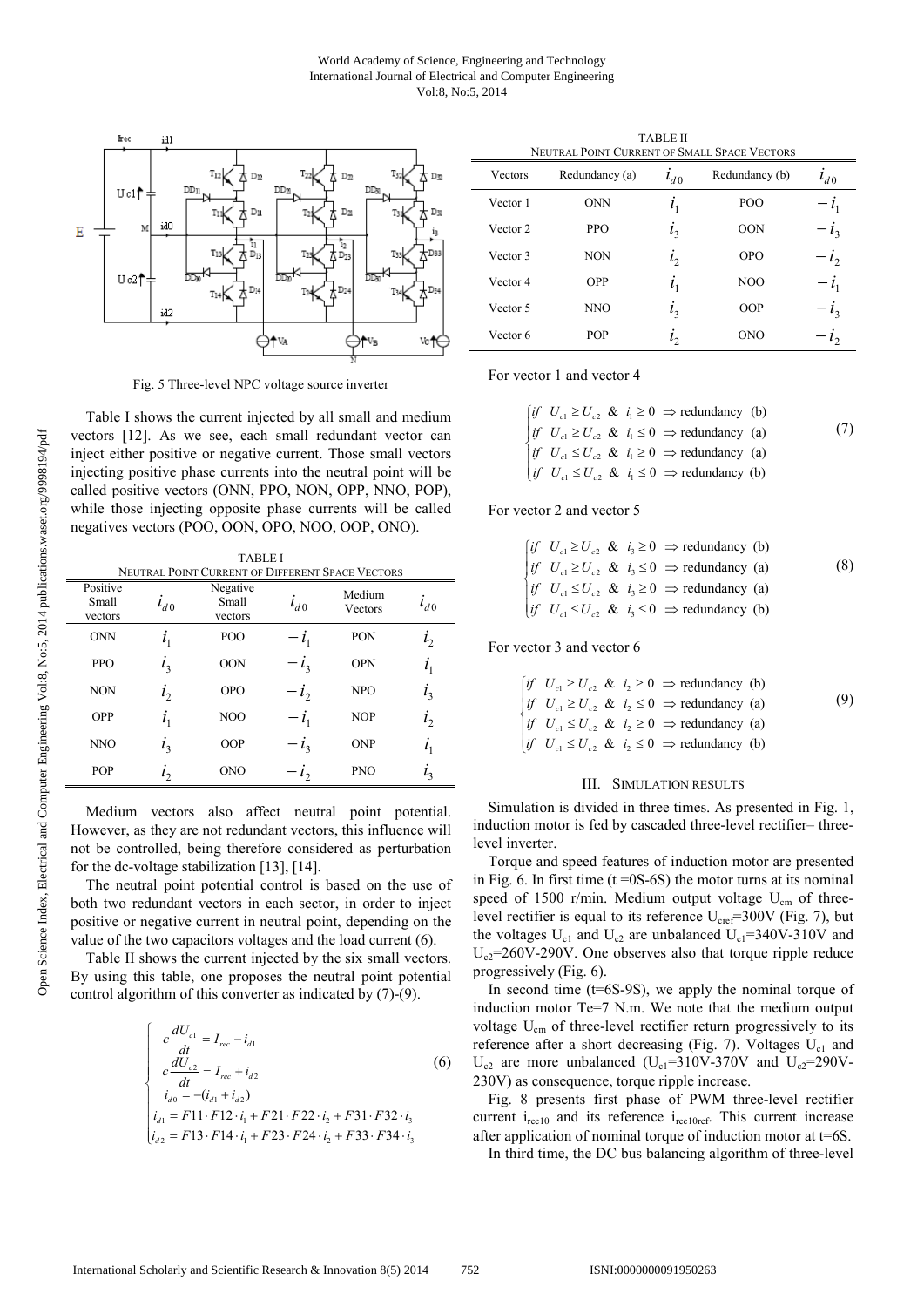inverter is applied at  $t = 9S$ . We observe that capacitors voltages  $U_{c1}$  and  $U_{c2}$  are balanced and equal, as consequence the torque ripple are reduced.

Current  $i_{\text{rec10}}$  and its reference are almost identical and in phase with the first phase network voltage  $V_{s1}$  as presented in Fig. 9. It is shown that  $i_{\text{rec10}}$  current is almost sinusoidal with THD less than 2 % and unity power factor.



Fig. 6 Induction motor mechanical speed and torque



Fig. 7 DC bus capacitors voltages



Fig. 8 The network current  $i_{rec10}$  and its reference



Fig. 9 The network current i<sub>rec10</sub>, its reference and network voltage  $V_{s1}$ 

#### IV. CONCLUSION

In this paper, one studies the problem of unbalance capacitors DC voltages of back-to-back connected three-level converters, which is the main cause of torque ripple in induction motor. The proposed feedback control algorithm to the three-level rectifier associate to the space vector pulse width modulation using the positive and negative small vectors of three-level NPC inverter shows a good following of the medium output voltage of rectifier and the balancing of input voltages of inverter. Consequently, a torque ripple of induction motor is reduced; also, the cascade studied absorbs network currents with minimum harmonics and unity power factor.

#### **REFERENCES**

- [1] Joachim Holtz, Lothar Springob "Identification and Compensation of Torque Ripple in High-Precision Permanent Magnet Motor Drives," IEEE Transactions on Industrial Electronics, Vol. 43, No. 2, 1996, pp. 309-320.
- [2] Kyo-Beum Lee, Joong-Ho Song, Choy I, Ji-Yoon Yoo "Torque ripple reduction in DTC of induction motor driven by three-level inverter with low switching frequency," IEEE Transactions on Power Electronics, Vol 17 , Issue: 2 , 2002 255 – 264.
- [3] Jih-Sheng Lai ,Fang Zheng Peng, "Multilevel converters-a new breed of power converters," IEEE Transactions on Industry Applications, Vol 32 Issue: 3, 1996 509 – 517.
- [4] Rodriguez, J. Jih-Sheng Lai, Fang Zheng Peng, "Multilevel inverters: a survey of topologies, controls, and applications," IEEE Transactions on Industrial Electronics, Vol49 , Issue: 4 2002 724 – 738.
- [5] M. Marchesoni, P. Tenca. "Diode-clamped multilevel converters: A practicable way to balance DC-link voltages," IEEE Transactions on Industrial Electronics, 2002. 49(4): p. 752-765.<br>M. Marchesoni, P. Tenca, "Theoretical a
- [6] M. Marchesoni, P. Tenca, "Theoretical and Practical Limits in Multilevel MPC Inverters with Passive Front Ends. EPE2001. 2001. Graz.
- [7] J.R. Rodriguez, et al, "PWM regenerative rectifiers: State of the art," IEEE Transactions on Industrial Electronics, 2005. 52(1): p. 5-22.
- [8] F. Bouchafaa, E.M. Berkouk, M.S. Boucherit, "Modelling and control of a power electronic cascade for the multi DC bus supply," The International Journal for Computation and Mathematics in Electrical and Electronic Engineering, vol. 27 n 5, 2008, pp. 1128 – 1143.
- [9] T. Abdelkrim, K. Benamrane, E.M. Berkouk, T. Benslimane, "Feedback control of three-Level PWM rectifier: Application to the stabilization of DC Voltages of five-level NPC active power filter," Archives of Control Sciences, Vol.20, No. 3, pp. 317-339, 2010.
- [10] T. Abdelkrim, E.M. Berkouk, K. Benamrane, T. Benslimane, "Study and Control of Three-Level PWM Rectifier-Five-Level NPC Active Power Filter Cascade using Feedback Control and Redundant Vectors,'